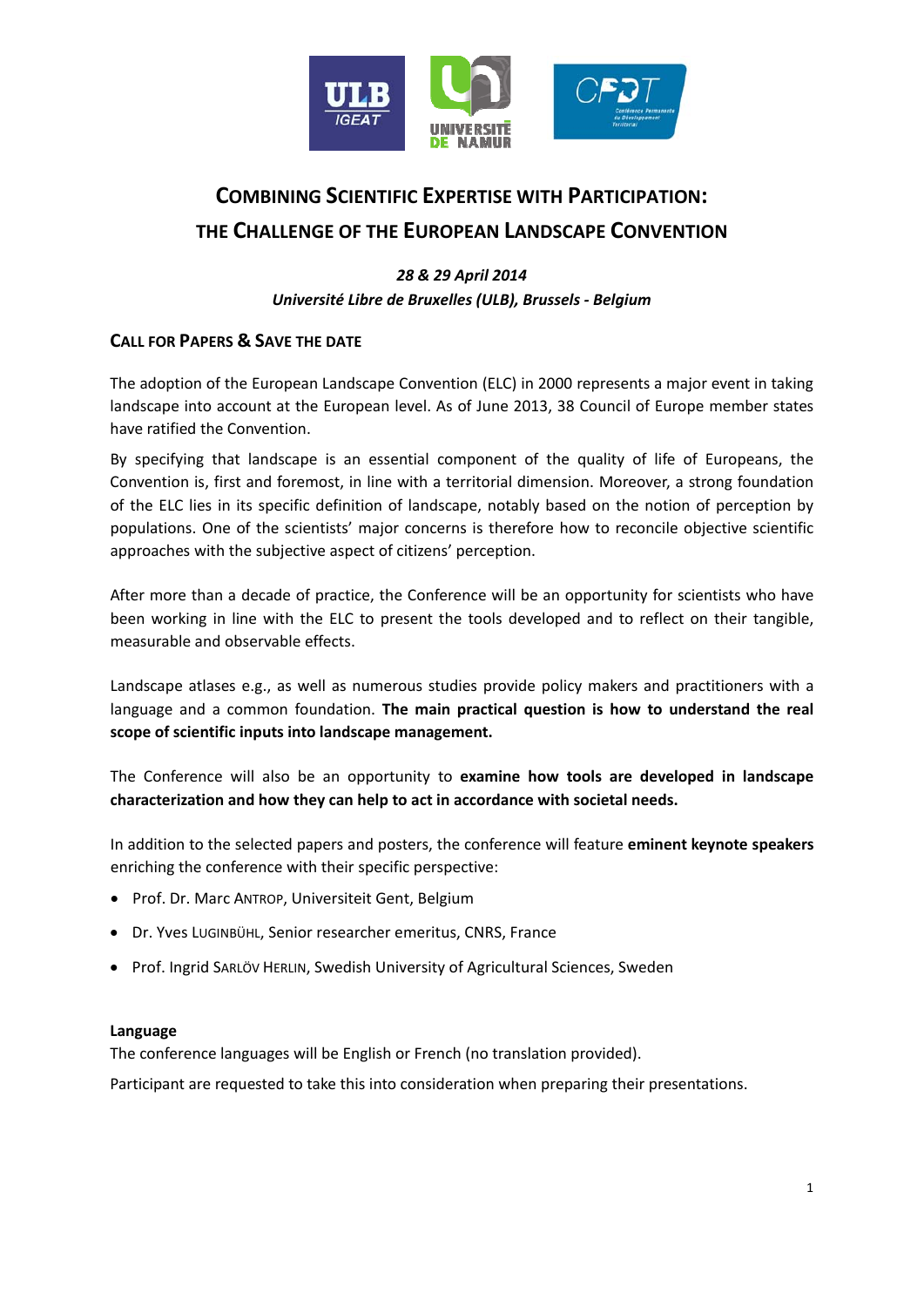#### **SCIENTIFIC COMMITTEE**

Dr. Dimitri BELAYEW, geographer, Belgium Dr. Mireille DECONINCK, Université Libre de Bruxelles and SPW, Belgium Prof. Marie‐Françoise GODART, Université Libre de Bruxelles, Belgium Prof. Laurence LE DU‐BLAYO, Université de Rennes 2, France Prof. Frank LOHRBERG, RWHT Aachen University, Germany Prof. Isabelle PARMENTIER, Université de Namur, Belgium Prof. Lionella SCASSOZI, Politecnico di Milano, Italy Prof. Veerle VAN EETVELDE, Universiteit Gent, Belgium

#### **ORGANISING COMMITTEE**

G. DEVILLERS, SPW

Prof. M‐F GODART, ULB

Prof. I. PARMENTIER, UNamur

IGEAT‐ULB : GESTe team (L. Bellefontaine, E. Castiau, V. Cawoy, A. Coppens, X. Courtois, S. De Muynck, M. Haine, C. Patris, T. Pons et S. Queriat).

#### **SESSION TOPICS**

The Conference scope will be approached by 4 topics raising questions that serve as a frame of reference and orientation for the authors.

#### *SESSION 1 – TOOLS AND METHODOLOGIES*

The ELC calls on signatories to identify and assess landscapes in their territories. The introductory session will discuss the type of tools developed and the scientific methodologies proposed. The session will be focused on the position taken by research institutes in framing this topic objectively, at different scales and with a plurality of approaches. What are those methods, their strengths and weaknesses? How can quality objectives be defined in evolving territories?

#### *SESSION 2 – CONTRIBUTION OF HISTORICAL APPROACH IN UNDERSTANDING LANDSCAPES*

Landscape as perceived exists only through the eyes of populations, at a given moment. This historical relativity takes its full meaning when this evolution is analysed on the basis of the changes in landscape planning.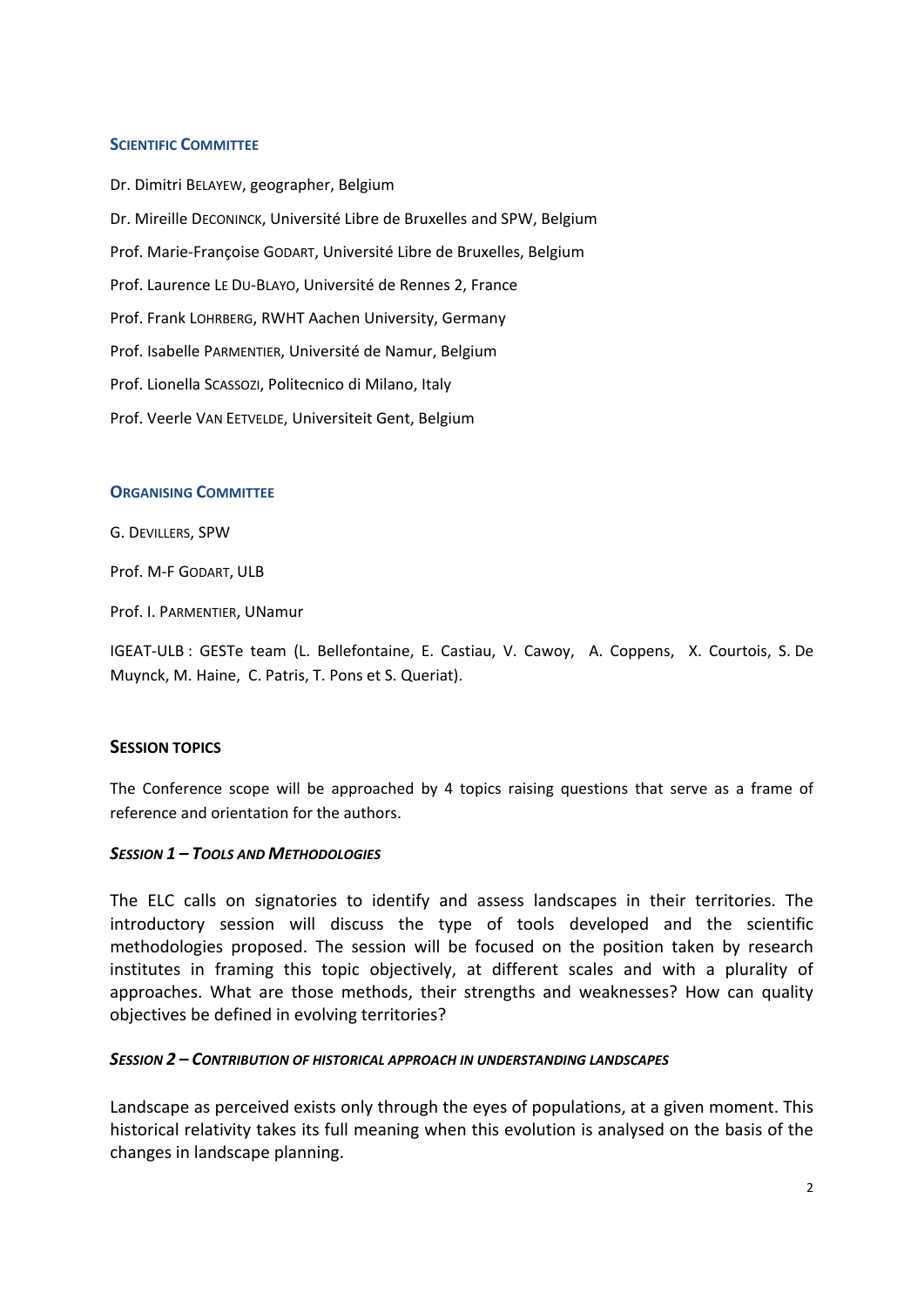How can the study of this evolution and its interpretation be useful to landscape management or protection and meet the present and future generations' aspirations? What do we learn from our ancestors' achievements, and how can these be integrated into the current landscape management?

# *SESSION 3 – CONTRIBUTION OF POPULATION TESTIMONIES WHILE CONSTRUCTING LANDSCAPE DECISION TOOLS*

It is currently accepted that a comprehensive knowledge of landscapes cannot ignore the way they are perceived by the inhabitants. The latter's knowledge (sometimes gained over generations) is a precious source of information to elaborate management tools and help decision making. When and how can this knowledge be integrated? Are there some "universal" decision tools that can be developed from such testimonies?

How can one combine those feelings with more systematic and measurable observations? Are landscapes and testimonies in coherence? Which system of meaning are we setting up through these places lived, loved, hated or ignored?

# *SESSION 4 – LESSONS DRAWN FROM MORE THAN A DECADE OF PRACTICE*

Which lessons can be drawn about the real and tangible influence of the tools developed while studying landscape? How can their impact on the decisional sphere be assessed? How are landscape atlases used in territorial policies? Finally, the different types of appropriation of those tools, their use – also in education – and support for other types of research will be highlighted.

This appraisal should allow identifying unsatisfied expectations as well as questioning ways of improving.

# *POSTERS*

In addition to the sessions, a room will be available for a poster exhibition. To upload a poster abstract you need to log in or register (Deadline **15 November 2013**).

The study, organisation, and management of landscapes, as well as their changes, are not only the prerogative of "scientists". Field stakeholders also have a rich experience to be shared. Their knowledge will also occupy a significant place in the reflections and exchanges resulting from this Conference. A "poster space" will be devoted to those skills, and will equally be open to the interested scientists.

There will be sufficient opportunities to view posters during breaks.